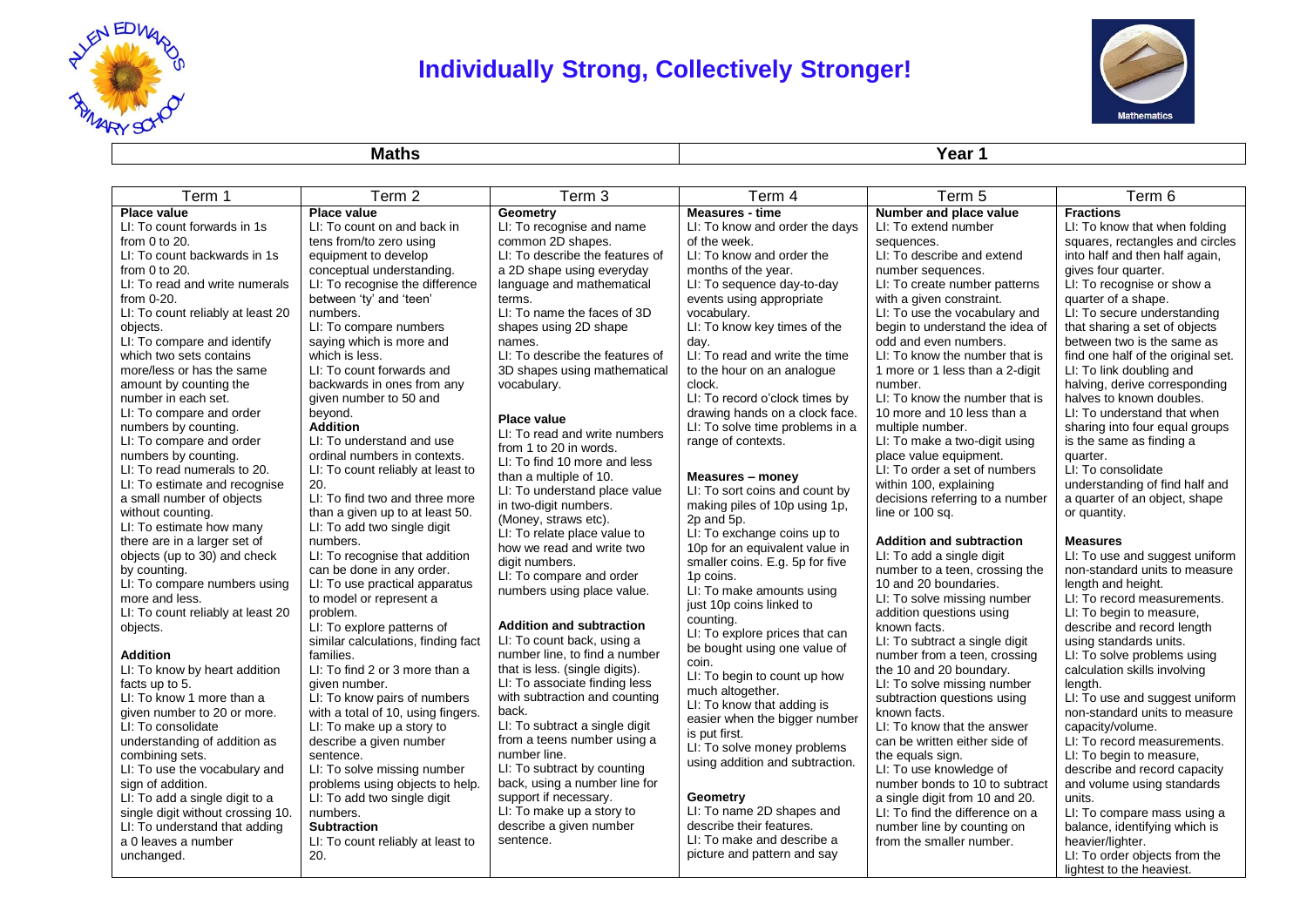

## **Individually Strong, Collectively Stronger!**



#### LI: To associate more with addition and counting on. LI: To count on, using a number track or line, to find a number that is more.

#### **Subtraction**

LI: To know that subtracting 0 leaves a number unchanged. LI: To know 1 less than a given number to 20 or more. LI: To consolidate understanding of subtraction as taking away from a set. LI: To use the vocabulary and sign of subtraction. LI: To subtract a single digit from a single digit. LI: To associate less with subtraction and counting back. LI: To count back, using a number track or line, to find a number that is less.

### **Fractions**

LI: To count back, using a number track or line, to find a number that is less. LI: To identify wholes and halves. LI: To find half by folding. LI: To recognise half of shapes. LI: To know that folding or cutting into two different sizes is not halving. LI: To reinforce halving groups of objects in practical contexts.

#### **Money**

LI: To identify different coins (starting points). LI: To distinguish coins by sorting them and start to understand their value. LI: To use the vocabulary of money. LI: To recognise that some coins have a greater value than others and will buy more. LI: To find 2 and 3 less than a given number up to at least 50. LI: To subtract two single digit numbers. LI: To recognise that subtraction cannot be done in any order. LI: To make up a story to describe a given number sentence. LI: To solve missing number problems using objects to help. **Time** LI: To develop the concept of time passing and sequence events in familiar stories. LI: To know that days, weeks and months are measurements of time. LI: To know that there are 7 days in a week. LI: To order the days of the week and know that Saturday and Sunday are weekend days. LI: To begin to know the months of the year. LI: To compare and describe time events. LI: To discuss when events happen using appropriate vocabulary. LI: To become familiar with minutes and seconds. **Money** LI: To distinguish coins by sorting them and start to understand their value. LI: To read and write prices such as 18p or £4. LI: To pay for items using counting skills. LI: To read and write prices. LI: To make amounts using just 2p or £2 coins linking to counting in 2s. LI: To compare prices. LI: To find totals of two or three coins with values up to 10p by counting on. LI: To solve problems using

addition skills.

LI: To use practical apparatus to model a problem or represent a problem pictorially. LI: To count on from the larger number, using a number line, to find a number that is more. LI: To add a single digit to a teens number using a number line.

LI: To explore patterns of similar calculations, finding fact families.

LI: To begin to relate addition and subtraction using the same numbers. LI: To explain how a problem

was worked out, record the problem and answer using + - =.

LI: To solve missing number problems using objects. LI: To identify whether a onestep problem involves addition or subtraction, including missing number problems.

#### **Multiplication and division**

LI: To explore what numbers will be landed on after a given number of hops from zero on a number line. LI: To double numbers to 10 in practical situations. LI: To explore arrays in practical contexts. LI: To solve simple multiplication problems using objects and models. LI: To know that when sharing equally there will be the same number in each group. LI: To represent answers to sharing problems pictorially.

### **Fractions**

LI: To understand that sharing into two equal groups is the same as halving. LI: To know when a set of objects has been split into two

which 2D shapes have been used. LI: To know that rectangles, triangles, cuboids and pyramids may look different.

LI: To sort shapes in different ways based on their appearance.

### **Measures**

LI: To compare and order more than two objects by length and height, using direct comparison. LI: To recognise whether or not a standard unit is an appropriate unit to use. LI: To solve problems involving length and height. LI: To compare and order more than two objects by mass/ weight.

LI: To compare mass/ weight using a balance identifying which is heavier/ lighter. LI: To compare the capacity of containers by pouring rice, sand or water from one to another, using appropriate language to describe the comparison. LI: To compare capacity using language of more and less. LI: To order capacity. LI: To record and measure capacity in non-standard units. LI: To solve problems linking to measures.

LI: To make up a difference calculation with a given answer (HA). LI: To solve problems that show addition and subtraction as related operations. LI: To begin to measure,

#### **Measures – Time**

LI: To read and write the time to the hour on an analogue clock.

LI: To record O'clock times on an analogue clock face. LI: To read and write the time to half past the hour on an analogue clock.

LI: To record o'clock and half past on an analogue clock face.

LI: To solve time problems in different contexts using time lines or clocks.

describe and record mass or weight using standards units. LI: To solve problems using calculation skills involving mass.

### **Multiplication and Division**

LI: To solve practical problems involving repeated addition of groups. LI: To use objects, diagrams

including arrays to represent and support solving a problem. LI: To know that when solving division problems by 'grouping' groups of the same size are taken from the original set. LI: To represent answers to grouping problems pictorially. LI: To solve practical division problems involving grouping.

### **Money**

LI: To subtract 10 from any two-digit number using knowledge of counting in 10s. LI: To add 10 to any two-digit number using knowledge of counting in 10s. LI: To make amounts with the same coin using counting skills. LI: To find out 'how much altogether' linking the counting to 2s, 5s or 10s. LI: To find the total amount in a purse (with mixed values). LI: To pay exactly for items costing less than 50p using 10p and 1p coins. LI: To identify items that may be bought using a given amount of money. LI: To compare and order amounts of money. LI: To solve practical money problems involving addition and subtraction.